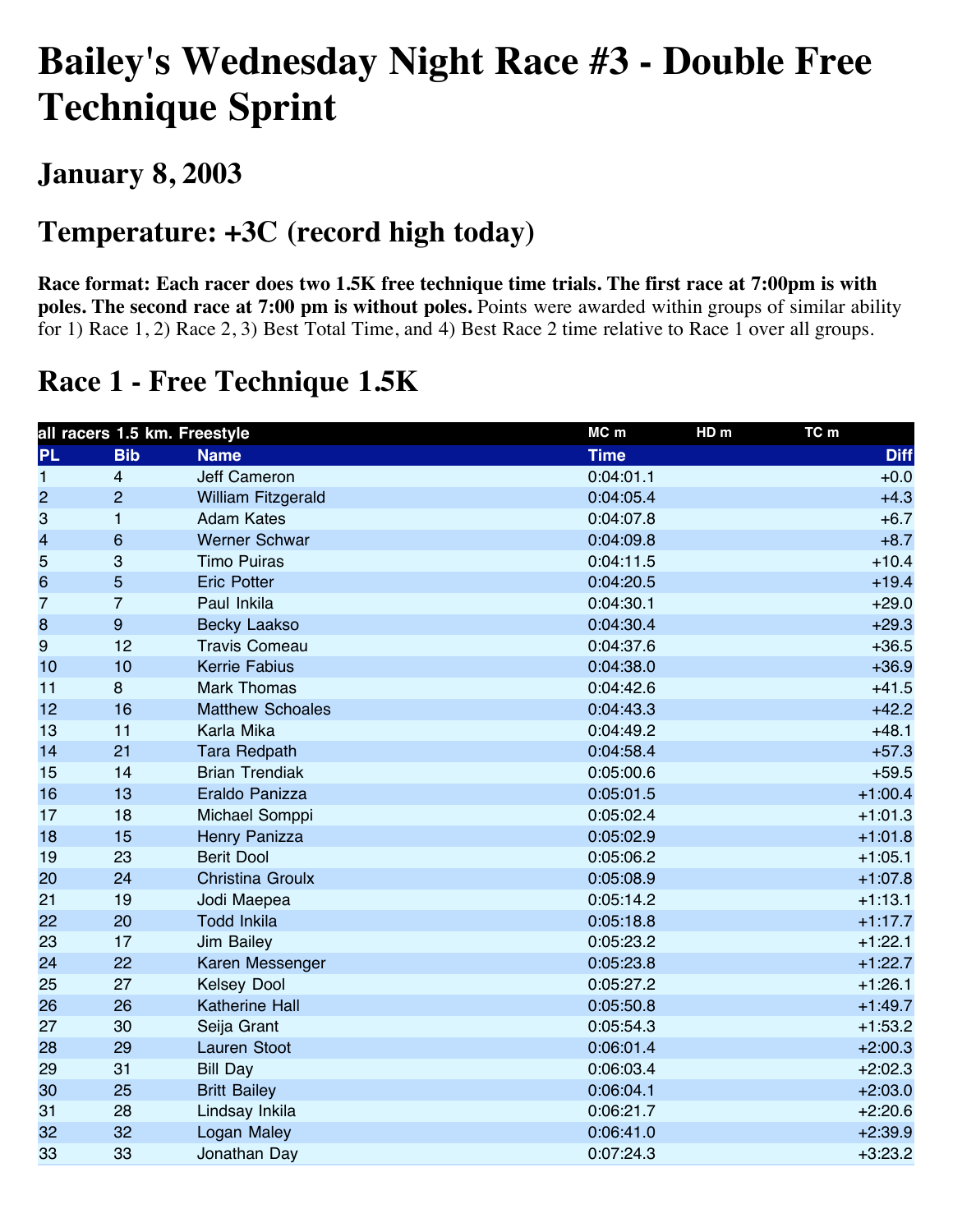## **Race 2 - Free Technique 1.5K - NO POLES ALLOWED**

|                | all racers 1.5 km. Freestyle |                           | $MC$ m<br>HD <sub>m</sub> | TC m        |
|----------------|------------------------------|---------------------------|---------------------------|-------------|
| <b>PL</b>      | <b>Bib</b>                   | <b>Name</b>               | <b>Time</b>               | <b>Diff</b> |
| 1              | $\overline{4}$               | <b>Jeff Cameron</b>       | 0:04:20.8                 | $+0.0$      |
| $\overline{c}$ | $\overline{2}$               | <b>William Fitzgerald</b> | 0:04:30.1                 | $+9.3$      |
| 3              | 6                            | <b>Werner Schwar</b>      | 0:04:34.5                 | $+13.7$     |
| 4              | 5                            | <b>Eric Potter</b>        | 0:04:35.7                 | $+14.9$     |
| 5              | $\mathbf{3}$                 | <b>Timo Puiras</b>        | 0:04:41.5                 | $+20.7$     |
| $6\phantom{a}$ | $\boldsymbol{9}$             | <b>Becky Laakso</b>       | 0:04:48.8                 | $+28.0$     |
| 7              | 12                           | <b>Travis Comeau</b>      | 0:04:58.3                 | $+37.5$     |
| 8              | $\bf 8$                      | <b>Mark Thomas</b>        | 0:05:02.4                 | $+41.6$     |
| 9              | 16                           | <b>Matthew Schoales</b>   | 0:05:07.2                 | $+46.4$     |
| 10             | $\overline{7}$               | Paul Inkila               | 0:05:08.0                 | $+47.2$     |
| 11             | 11                           | Karla Mika                | 0:05:09.4                 | $+48.6$     |
| 12             | 10                           | <b>Kerrie Fabius</b>      | 0:05:10.3                 | $+49.5$     |
| 13             | 21                           | <b>Tara Redpath</b>       | 0:05:13.7                 | $+52.9$     |
| 14             | 18                           | Michael Somppi            | 0:05:20.3                 | $+59.5$     |
| 15             | 24                           | Christina Groulx          | 0:05:26.1                 | $+1:05.3$   |
| 16             | 13                           | Eraldo Panizza            | 0:05:32.3                 | $+1:11.5$   |
| 17             | 19                           | Jodi Maepea               | 0:05:32.5                 | $+1:11.7$   |
| 18             | 20                           | <b>Todd Inkila</b>        | 0:05:32.6                 | $+1:11.8$   |
| 19             | 23                           | <b>Berit Dool</b>         | 0:05:38.7                 | $+1:17.9$   |
| 20             | 27                           | <b>Kelsey Dool</b>        | 0:05:44.7                 | $+1:23.9$   |
| 21             | 22                           | Karen Messenger           | 0:05:46.5                 | $+1:25.7$   |
| 22             | 17                           | <b>Jim Bailey</b>         | 0:05:54.7                 | $+1:33.9$   |
| 23             | 14                           | <b>Brian Trendiak</b>     | 0:05:58.3                 | $+1:37.5$   |
| 24             | 15                           | Henry Panizza             | 0:06:09.5                 | $+1:48.7$   |
| 25             | 29                           | Lauren Stoot              | 0:06:24.6                 | $+2:03.8$   |
| 26             | 30                           | Seija Grant               | 0:06:31.4                 | $+2:10.6$   |
| 27             | 26                           | <b>Katherine Hall</b>     | 0:06:38.6                 | $+2:17.8$   |
| 28             | 28                           | Lindsay Inkila            | 0:06:40.1                 | $+2:19.3$   |
| 29             | 31                           | <b>Bill Day</b>           | 0:06:49.8                 | $+2:29.0$   |
| 30             | 25                           | <b>Britt Bailey</b>       | 0:06:55.7                 | $+2:34.9$   |
| 31             | 32                           | Logan Maley               | 0:07:07.4                 | $+2:46.6$   |
| 32             | 34                           | <b>Matthieu Day</b>       | 0:08:03.3                 | $+3:42.5$   |
| 33             | 33                           | Jonathan Day              | 0:08:08.6                 | $+3:47.8$   |
| <b>DNS</b>     | $\mathbf{1}$                 | <b>Adam Kates</b>         | $***$                     | $***$       |